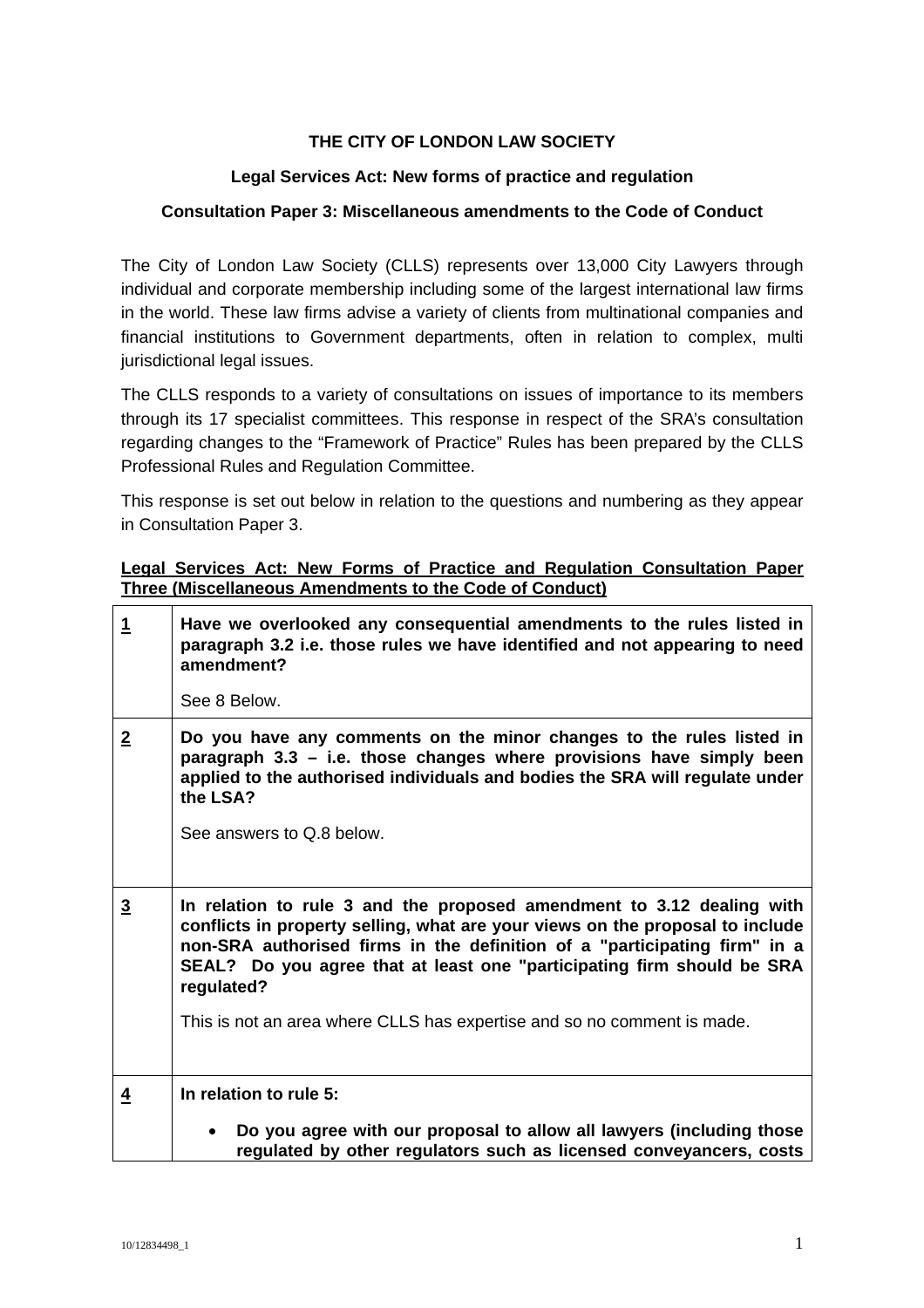|                 | draftsmen etc) who have the relevant experience and training<br>required by the rule to be "qualified to supervise"?                                                                                                                                                                                                                                                                                                                            |
|-----------------|-------------------------------------------------------------------------------------------------------------------------------------------------------------------------------------------------------------------------------------------------------------------------------------------------------------------------------------------------------------------------------------------------------------------------------------------------|
|                 | What are your views on non-lawyer managers being "qualified to<br>$\bullet$<br>supervise"?                                                                                                                                                                                                                                                                                                                                                      |
|                 | Do you think that the requirement for firms to have someone qualified<br>to supervise is no longer necessary?                                                                                                                                                                                                                                                                                                                                   |
|                 | The Code (Introduction to Rule 5) states that that "supervise" is "professional<br>overseeing of staff and clients' matters", whereas management is the "overall<br>direction and day to day administration" of the firm. However the guidance at<br>paragraph 42 specifies that the "qualified to supervise" obligation relates to the<br>"management of the firm". We are not clear precisely what is meant in the current<br>rules. However, |
|                 | • We think a non solicitor lawyer should be able to be qualified to<br>supervise;                                                                                                                                                                                                                                                                                                                                                               |
|                 | We think that the requirement of (i) undergoing SRA specified<br>$\bullet$<br>training and (11) being qualified for 36 months should remain.                                                                                                                                                                                                                                                                                                    |
|                 |                                                                                                                                                                                                                                                                                                                                                                                                                                                 |
| $\overline{2}$  | In relation to rule 7 we are proposing that all partnerships and sole<br>practitioners must indicate on their letterhead their SRA recognised name<br>and their unique SRA number. In the case of an LLP or company we<br>propose that the corporate name and number must be included. Do you<br>agree that this would be helpful to the public and no be too burdensome to<br>the profession?                                                  |
|                 | There seems no reason why a law firm should have any different requirements<br>from the equivalent entity under the law (e.g. under the Companies Act or<br><b>Business Names Act).</b>                                                                                                                                                                                                                                                         |
|                 | However, the emphasis on requirements for firm letterhead is becoming<br>increasingly ineffective in an era where a vast amount of correspondence now<br>takes place electronically. We note in particular the very old fashioned reference<br>to "letterhead includes fax".                                                                                                                                                                    |
|                 | We would like to see a move towards being able to keep regulatory information on<br>a website, and away from the costs of printing letterhead and away from the<br>requirement to have a hard copy for inspection, which latter in practice is rarely if<br>ever used.                                                                                                                                                                          |
| $6\overline{6}$ | Do you agree with the proposal in relation to rule 8 to allow fee sharing with<br>the practices of lawyers which are authorised non-SRA firms?                                                                                                                                                                                                                                                                                                  |
|                 | Yes.                                                                                                                                                                                                                                                                                                                                                                                                                                            |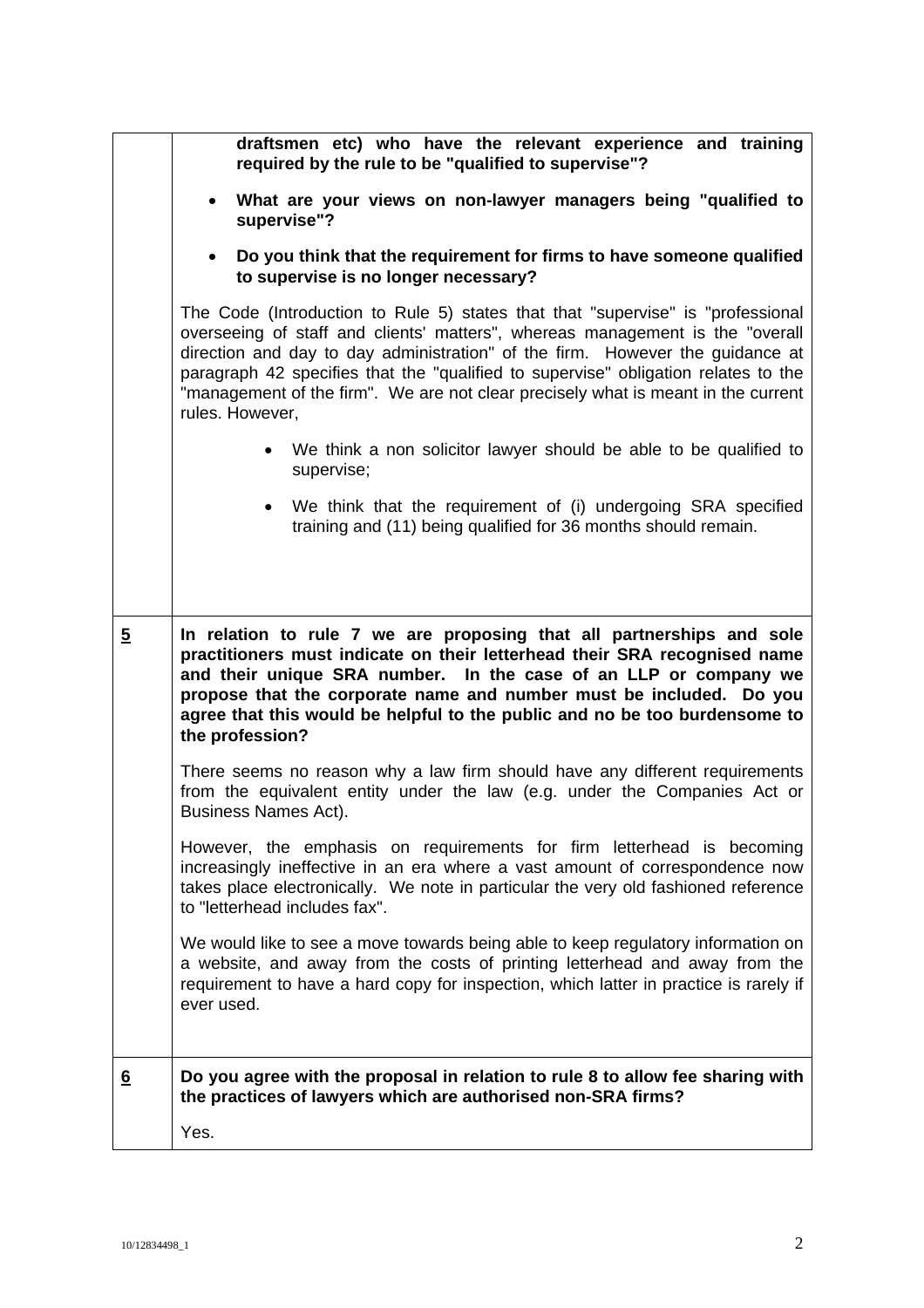| Z        | In rule 9, do you agree that the referral arrangement requirements should be<br>dis-applied to authorised non-SRA firms?                                                                                                                                                                                                                                                                                                                                                                                                                                                                                                                             |
|----------|------------------------------------------------------------------------------------------------------------------------------------------------------------------------------------------------------------------------------------------------------------------------------------------------------------------------------------------------------------------------------------------------------------------------------------------------------------------------------------------------------------------------------------------------------------------------------------------------------------------------------------------------------|
|          | Yes.                                                                                                                                                                                                                                                                                                                                                                                                                                                                                                                                                                                                                                                 |
|          |                                                                                                                                                                                                                                                                                                                                                                                                                                                                                                                                                                                                                                                      |
| <u>8</u> | Are there any other points you would like to make with regard to the<br>proposed consequential amendments?                                                                                                                                                                                                                                                                                                                                                                                                                                                                                                                                           |
|          | <b>General comments</b>                                                                                                                                                                                                                                                                                                                                                                                                                                                                                                                                                                                                                              |
|          | We find the rules very complex and difficult to follow. The good work done in July<br>to simplify the Code and make it more readable seems to be in parts undone. We<br>do not have great confidence that all lawyers and non-lawyer managers will be<br>able to identify the obligations which bite on them.                                                                                                                                                                                                                                                                                                                                        |
|          | The use of the word "you" in the Code now could apply as follows to:                                                                                                                                                                                                                                                                                                                                                                                                                                                                                                                                                                                 |
|          | The solicitor                                                                                                                                                                                                                                                                                                                                                                                                                                                                                                                                                                                                                                        |
|          | The recognised body                                                                                                                                                                                                                                                                                                                                                                                                                                                                                                                                                                                                                                  |
|          | The manager of a recognised body (who may or may not be a solicitor)                                                                                                                                                                                                                                                                                                                                                                                                                                                                                                                                                                                 |
|          | The employee of a recognised body (see the comments to Paper 2)                                                                                                                                                                                                                                                                                                                                                                                                                                                                                                                                                                                      |
|          | And sometimes to the same person in different capacities (e.g. the solicitor partner<br>in his capacity as solicitor and in his capacity as manager). It is therefore difficult<br>to read. It must be made clearer which obligations apply to people and bodies and<br>in which capacity.                                                                                                                                                                                                                                                                                                                                                           |
|          | The Code is expressed to apply to managers (e.g. 23.01). (It is not clear whether<br>this obligation is intended to be an obligation to ensure that the recognised body<br>does what it is supposed to do.) In addition, managers also have a compliance<br>obligation under 14 .02(2) "a manager must not instigate or connive at any<br>breach of the rules by the recognised body" (para-phrased). It is not clear how<br>these two obligations fit together; are they two ways of expressing the same<br>concept? Or is the application of the rules by virtue of 23 intended to confer more<br>onerous obligations on managers than rule 14.02? |
|          | Does a solicitor who is a manager need to have the Code applied to him twice (i)<br>qua solicitor and (ii) qua manager, when there is the compliance obligation in<br>14.02? (We can see that a non-solicitor manager would need to be dealt with<br>separately in the drafting as the Code would not otherwise apply to him save qua<br>manager.) As most by number reading this code will be solicitors and partners, the<br>simpler you can make the drafting for them the better.                                                                                                                                                                |
|          | Some obligations have been amended to refer expressly to the obligation of the<br>recognised body and the managers (in addition of course to the obligation on a                                                                                                                                                                                                                                                                                                                                                                                                                                                                                     |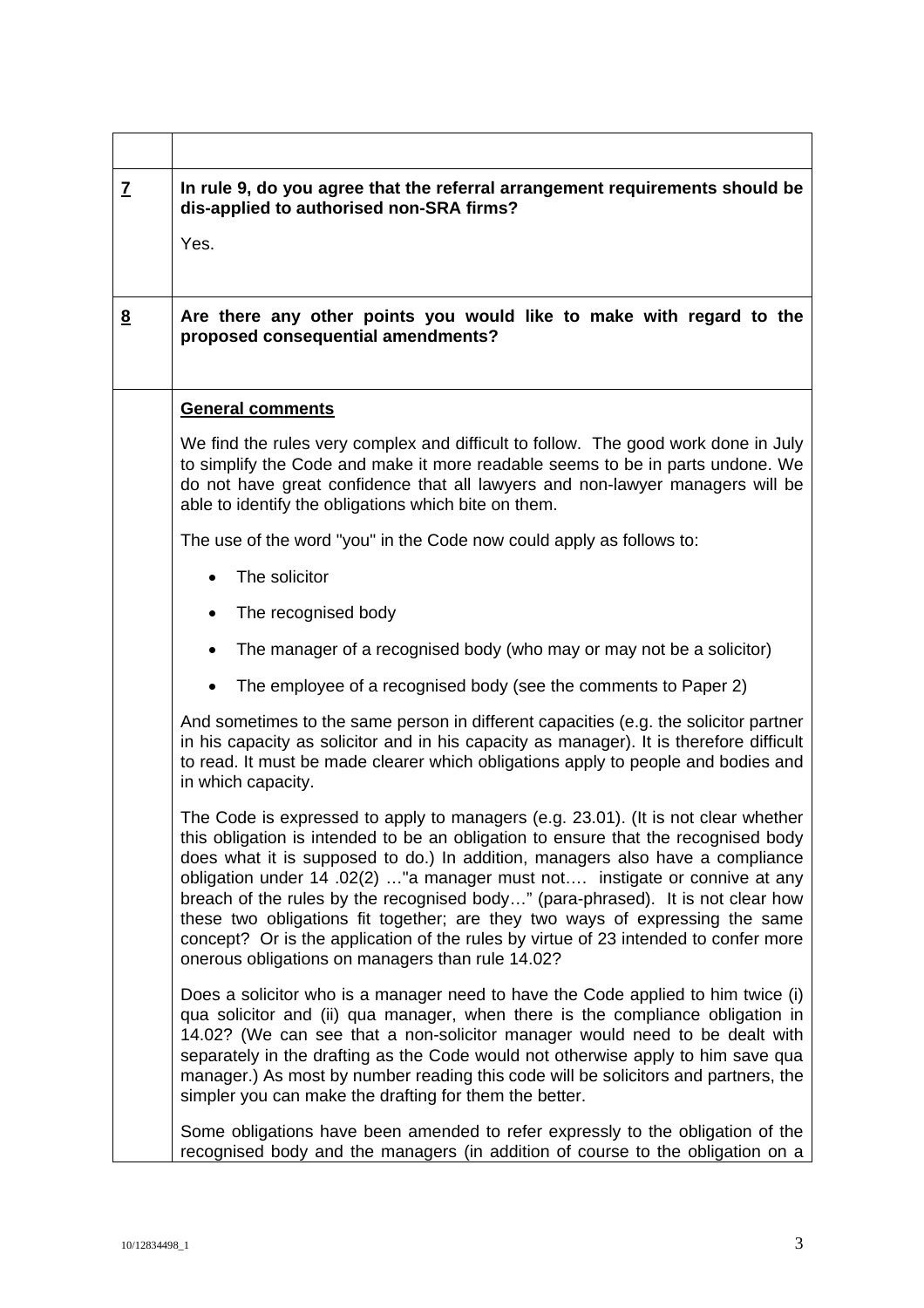solicitor), for example 10.05 (obligation to comply with an undertaking), whereas other have not (e.g. 10.07 obligation to pay the fee of an overseas lawyer). It is not clear if a different standard is intended and if so what that difference is.

There would be a great concern if the express obligations on managers were such that they created a breach in the protection offered by LLP status. For example, could the obligation on managers to fulfil an undertaking (10.07) (for example the payment of £1 million) in circumstances where the LLP is insolvent, cause joint and several liability for that debt of the LLP? It would clearly be a regulatory breach were the LLP to be unable to fulfil the undertaking for the LLP itself, the solicitor who gave the undertaking and the managers. But if the obligation was enforceable by a third party directly against each of the managers, this would be a breach in the LLP protection.

It is not for a regulator to undermine the provisions of the LLP Act, which was designed to avoid joint and several liability between members. This could be addressed by having a statement in the Code that the obligations in it do not create enforceable rights for third parties.

### **General comment - extra territoriality**

We have no problem with the ironing out of anomalies in how the overseas operations of firms are regulated, particularly if firms are not being dealt with consistently.

However, there is an overarching concern about the extra-territorial application of the Regulation by the SRA. In particular, it seems illogical that the extent of the Regulation depends on how a firm chooses to structure itself, which choice will be made for a number of reasons, some a matter of internal choice (for example tax efficiency) and some a matter of external regulation (for example restrictions on operating as a lawyer in the relevant jurisdiction). Where the choice of structure is an internal choice for the firms, it seems unfortunate from a regulatory point of view if they are able to take into account a lighter touch regulation in deciding the legal form of their overseas operations. Equally, the fact that some structures are forced on firms by the laws and regulations of another country should not drive the extra–territorial reach of the SRA

It does not seem appropriate for the SRA to seek to impose the Code on a lawyer from another jurisdiction who is adequately regulated in that jurisdiction simply by virtue of the fact of being a partner in, or even employed by, or under a contract of services with, a UK law firm. For example, where a French avocat in the Paris branch of a UK law firm is dealing with a conflicts question relating to French clients and French property, where no English lawyers are involved in the transaction nor any lawyers operating in England and Wales, it seems illogical that the UK conflict rules have to be considered.

Rather than presenting SRA's views of its extra-territorial reach in the context of detailed drafting of the various regulations (which, as we have said before, is extremely difficult to understand) we recommend that the SRA put forward a clear statement of its policy of what it is seeking to achieve in the regulation of: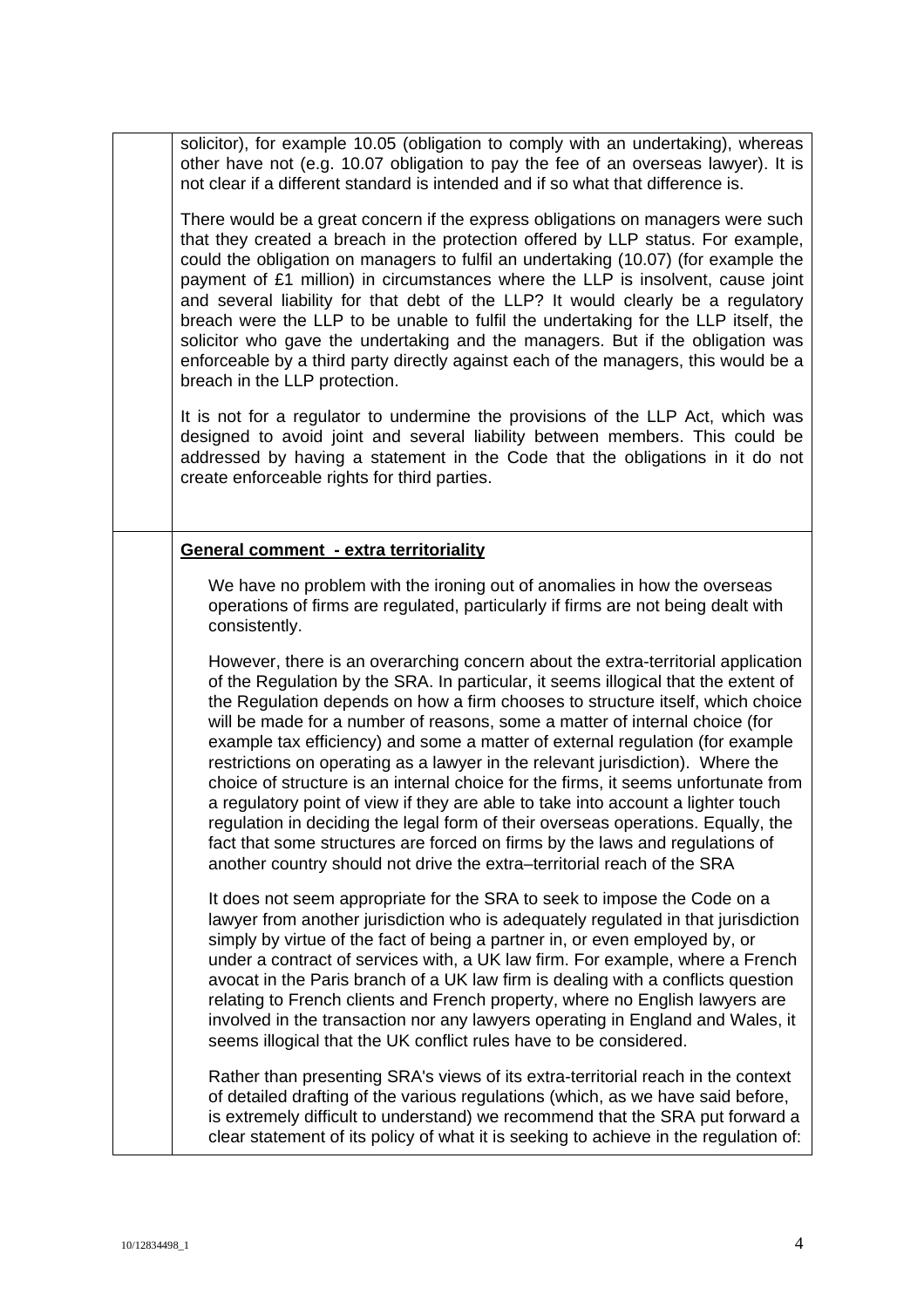|             | 1. Activities carried on outside of England and Wales by English lawyers;                                                                                                                                                                                                                                                                                                                       |
|-------------|-------------------------------------------------------------------------------------------------------------------------------------------------------------------------------------------------------------------------------------------------------------------------------------------------------------------------------------------------------------------------------------------------|
|             | 2. Activities carried on outside of England and Wales by lawyers qualified<br>in other jurisdictions;                                                                                                                                                                                                                                                                                           |
|             | 3. The activities of lawyers qualified in jurisdictions other than England<br>and Wales which are being carried on in England and Wales; and                                                                                                                                                                                                                                                    |
|             | 4. Those with managerial responsibilities.                                                                                                                                                                                                                                                                                                                                                      |
|             |                                                                                                                                                                                                                                                                                                                                                                                                 |
| 5.01<br>(a) | We note the change from an obligation to ensure "adequate" supervision to<br>"proper" supervision. What is the purpose of the change? We note also the<br>change in the July Code of Conduct away from an obligation in the previous rules<br>to provide a "proper" standard of services to a "good standard of service",<br>presumably because of some dissatisfaction with the word "proper". |
|             | Please explain if a change is intended.                                                                                                                                                                                                                                                                                                                                                         |
|             | <b>Comments on specific rules</b>                                                                                                                                                                                                                                                                                                                                                               |
| 1.06        | We do not think the addition of the word "legal" helps. It could mean that a solicitor<br>could not say that using a solicitor was better than using a conveyancer. Should<br>the rule refer instead to "you and your profession"? Alternatively, the rules could<br>be reworded to talk to the trust the public places in "you and your profession".                                           |
| 7.03        | The prohibition on contacting members of the public used to exclude contacting<br>"lawyers". This has now been limited to contacting "firms or managers of firms". It<br>is not clear why the exclusion has been restricted. In practice a call must be to a<br>human person, and therefore the exemption should include individuals.                                                           |
| 8.01        | (Fee-sharing). Paragraph C allows fee-sharing with a "retired manager, member"<br>etc. We do not think it sufficiently clear that this means such a person retired from<br>your firm.                                                                                                                                                                                                           |
| Rule<br>24  | "Employee". Is this definition intended to catch a company secretary or non-<br>executive director of a recognised body? If so, (a) (employed as a director) could<br>be replaced with "an officer of the company".                                                                                                                                                                             |
| Rule<br>24  | The definition of "manager" includes a partner (which includes a person held out<br>as a partner,) a director (which will include (although not expressly) the company                                                                                                                                                                                                                          |